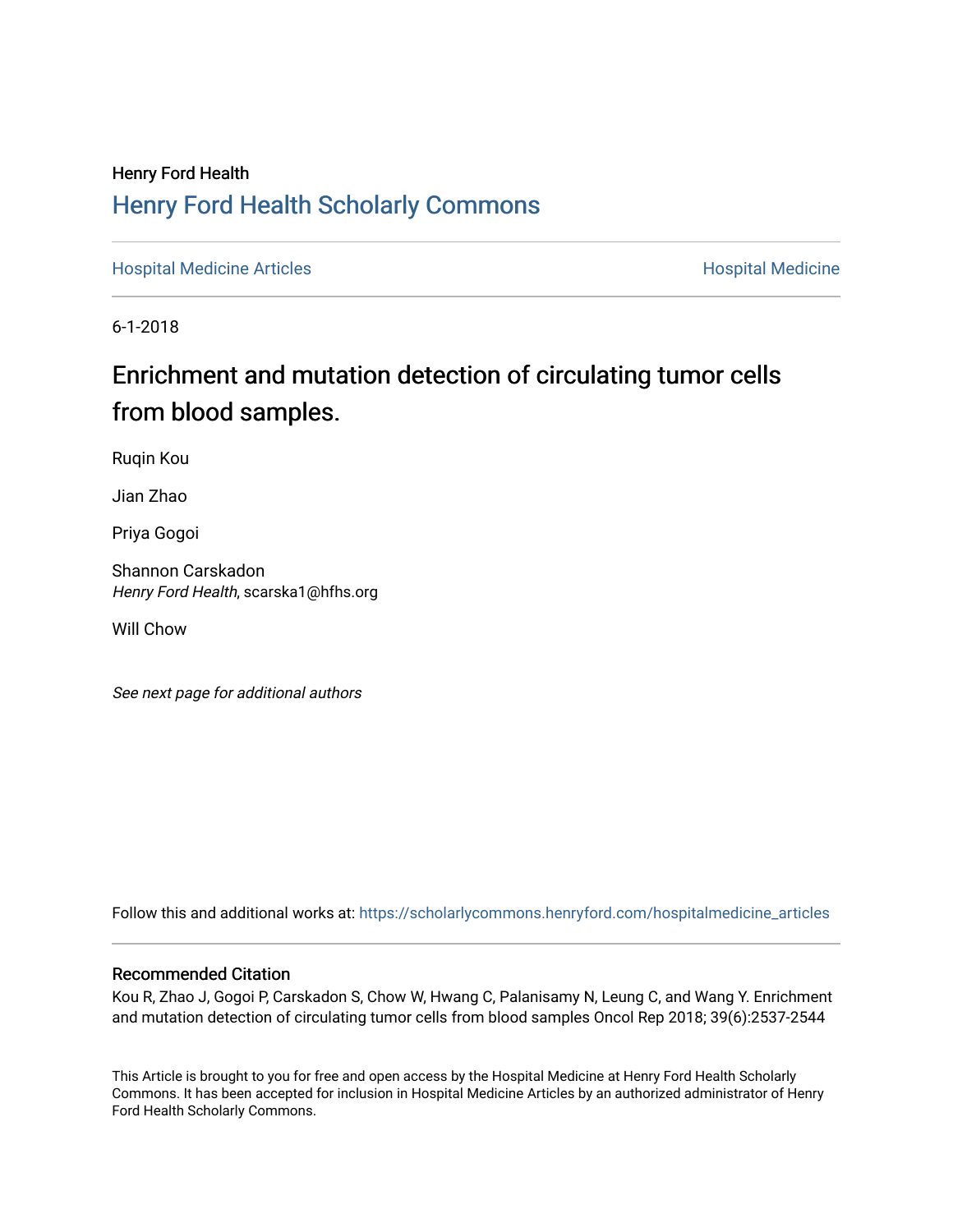### Authors

Ruqin Kou, Jian Zhao, Priya Gogoi, Shannon Carskadon, Will Chow, Clara Hwang, Nallasivam Palanisamy, Conrad Leung, and Yixin Wang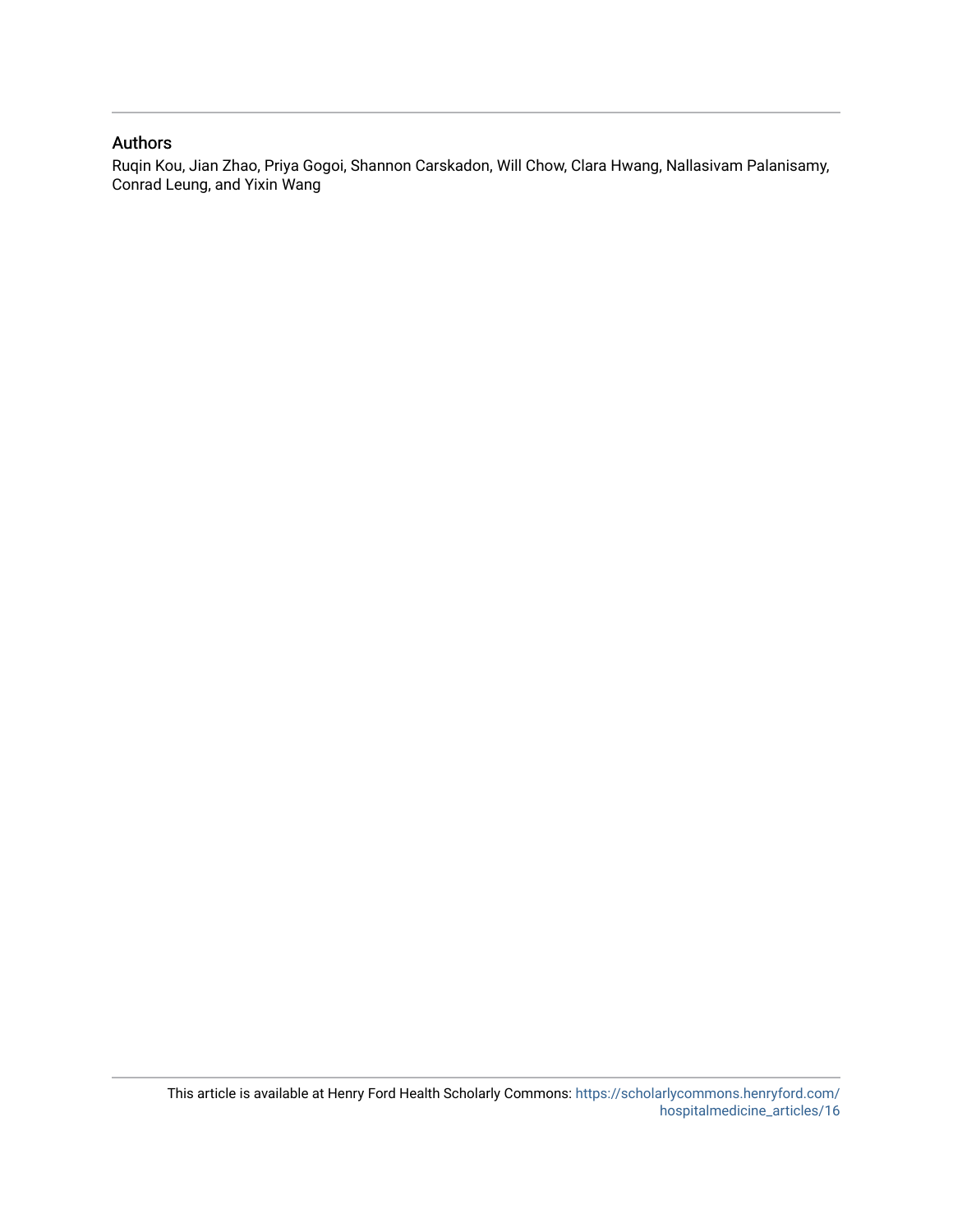# **Enrichment and mutation detection of circulating tumor cells from blood samples**

RUQIN KOU<sup>1</sup>, JIAN ZHAO<sup>1</sup>, PRIYA GOGOI<sup>2</sup>, SHANNON CARSKADON<sup>3</sup>, WILL CHOW<sup>2</sup>, CLARA HWANG<sup>4</sup>, NALLASIVAM PALANISAMY $^{3^*}$ , CONRAD LEUNG $^{1^*}$  and YIXIN WANG $^{2^*}$ 

<sup>1</sup>Research and Development, GENEWIZ, South Plainfield, NJ 08070; <sup>2</sup>Celsee Diagnostics, Plymouth, MI 48170; Departments of <sup>3</sup>Urology, and <sup>4</sup>Hematology and Oncology, Henry Ford Health System, Detroit, MI 48202, USA

Received September 29, 2017; Accepted March 23, 2018

DOI: 10.3892/or.2018.6342

**Abstract.** The potential of circulating tumor cells (CTCs) in the diagnosis and prognosis of cancer patients has become increasingly attractive. However, molecular analysis of CTCs is hindered by low sensitivity and a high level of background leukocytes in CTC enrichment technologies. We have developed a novel protocol using a microfluidic device, which enriches and retrieves CTCs from blood samples. The principle of CTC capturing is that tumor cells are larger and less deformable than normal blood cells. To evaluate the potential of utilizing Celsee PREP100 in CTC molecular analysis, we prepared prostate cancer cell lines PC3 and LNCaP, retrieved the captured cells and analyzed them using PCR amplicon sequencing. We were able to recover an average of 79% of 110-1,100 PC3 and 60-1,500 LNCaP cells, and detect the p.K139fs\*3 deletion of the p53 gene in PC3 cells and p.T877A mutation of the androgen receptor gene in LNCaP cells. Next, we spiked these two types of cells into normal donor blood samples, captured the cells and analyzed them using PCR amplicon sequencing. The PC3 and LNCaP cells were captured and retrieved with the ratio of captured CTCs to the background leukocytes reaching 1:1.5 for PC3 and 1:2.9 for LNCaP cells. We further revealed that the p.K139fs\*3 deletion and p.T877A mutation can be detected in the captured PC3 and LNCaP cells, respectively. We successfully validated this approach using clinical blood samples from patients with metastatic prostate cancer. Our results demonstrated a novel approach for CTC enrichment and illustrated the potential of CTC molecular characterization for diagnosis, prognosis and treatment selection of patients with metastatic malignancy.

\* Joint senior authorship

*Key words:* microfluidic chip, prostate cancer, CTCs, cell retrieval, sequencing, fluorescence *in situ* hybridization

### **Introduction**

Circulating tumor cells (CTCs) have been identified in the blood and bone marrow of patients with breast, prostate and colon cancers (1-3) in as low as 1/100 million or 1 billion blood cells. Molecular characterization of CTCs may provide a greater understanding of the disease metastases, identify aggressive tumors and enable therapeutic selection and monitoring of the disease for patients undergoing treatment (4,5). A variety of technologies have been developed to improve detection and capture of CTCs from peripheral blood, which include immune-magnetic bead separation using monoclonal antibodies targeting cell-surface antigens for positive or negative selection, cell sorting using flow cytometry, filtration-based size separation, density gradient centrifugation, microfluidic devices and fast-scan imaging (6-10). For example, CellSearch™ was the first CTC technology that demonstrated its clinical validity in predicting progression-free and overall survival of metastatic cancer patients based on CTC enumeration (3-6).

It is of great interest to go beyond cell enumeration and further characterize the CTCs by assessing clinically relevant molecular markers on or within CTCs to gain insight into the mechanisms of metastasis and best treatment modalities for patients (1‑3,11,12). For example, significant progress has been made in breast cancer, including effective hormonal therapy, chemotherapy and targeted therapies against estrogen receptor (ER) and HER-2. In prostate cancer, androgen receptor (AR) variant 7 has been implicated in predicting response to targeted therapies on AR. Established clinical, pathological features and biomarker status are routinely used to guide treatment options. It has become critically important to determine which patients are most likely to benefit from specific therapies. Detecting such molecular markers using a minimally-invasive blood test for CTCs has great potential in clinical practice to guide therapy choice for patients. However, despite advances in CTC technologies, the low frequency of CTCs in cancer patients and the extensive background leukocytes have limited the synergism of biomarkers and CTC technologies (11,12).

We have developed a novel microfluidic device, Celsee PREP100 that uses a size and deformability-based capturing mechanism of CTCs (13). The microfluidic chip has a parallel network of fluidic channels which contain about

*Correspondence to:* Dr Yixin Wang, Celsee Diagnostics, 46701 Commerce Center Drive, Plymouth, MI 48170, USA E-mail: ywang@celsee.com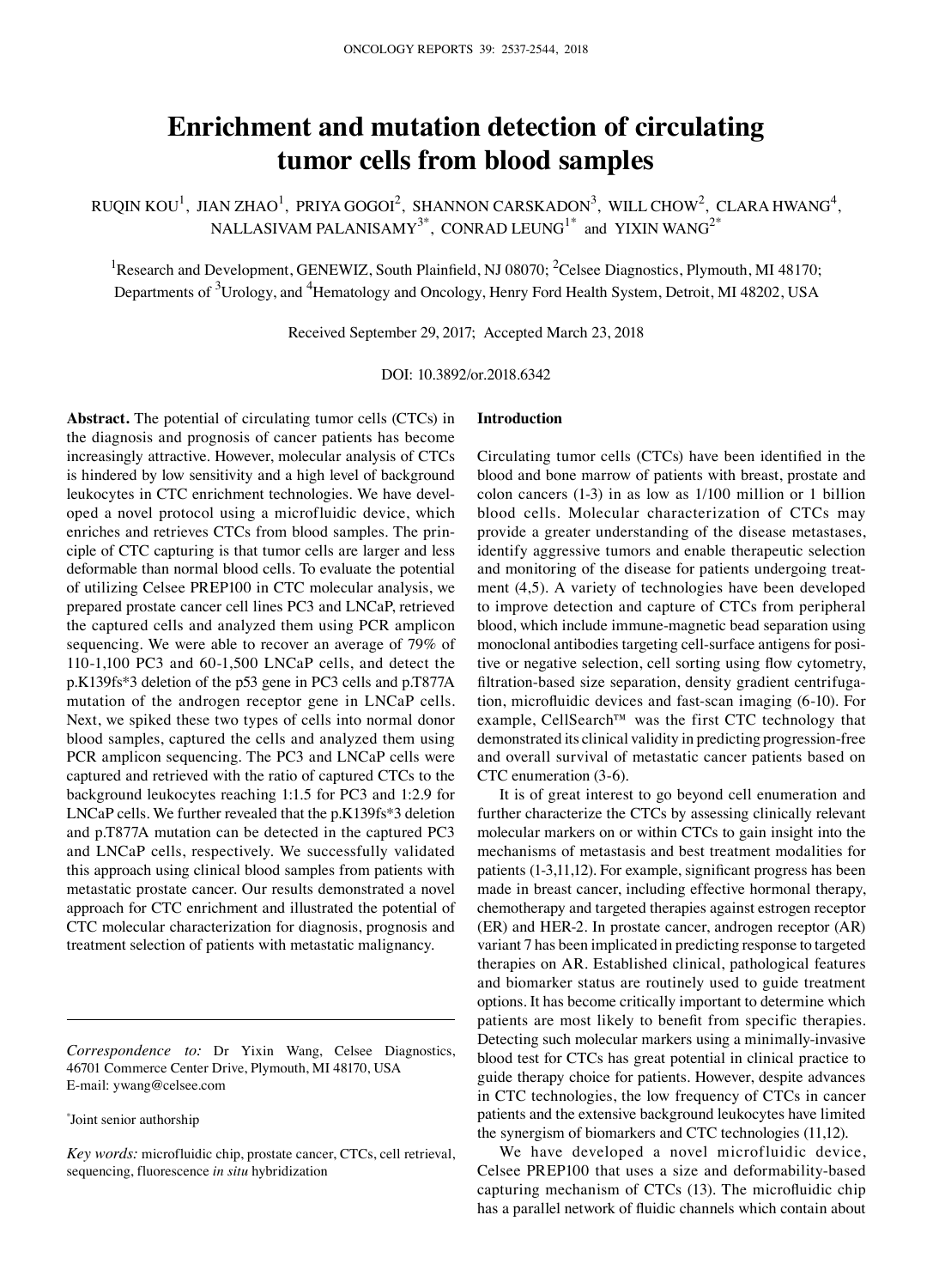56,000 capture chambers (13,14). The chip fabrication begins with a silicon master device containing micro-features that make up a fluidic network (75- $\mu$ m deep), leading to individual cell trapping chambers ( $20x25x30 \mu m$ ) with a pore size of  $10x8 \mu$ m. Each chamber ensures smaller blood cells such as red blood cells and most of the leukocytes escape while larger cancer cells get trapped and isolated in the chamber. The manufacturing process uses standard photo-lithography and deep reactive ion etching for micro‑fabrication. From the master device, a soft elastomeric negative mold is created by pouring and curing against the silicon master. The final micro-substrate is created by hot embossing a plastic plate made of cyclic olefin polymer (COP) against the elastomeric negative mold. A thin plastic laminate containing pressure-sensitive adhesive is then laminated against the COP micro‑substrate to create the final microfluidic chip. The chip is placed on the Celsee PREP100 device for CTC capturing.

Since the device captures cells using a label-free mechanism, it provides an improved sensitivity in capturing CTCs and an open platform for investigators to use a variety of antibodies to identify and characterize CTCs upon capturing (13,14). In a previous study, we compared CTC enumeration between the Celsee system and the FDA‑cleared CellSearch system using blood samples from patients with metastatic prostate cancer. CTC counts were significantly higher using the Celsee system (14). The captured CTCs could also be retrieved reproducibly using a back‑flow procedure from the microfluidic chip for further nucleic acid extraction and molecular analysis. In the present study, we report the development of a novel protocol for capturing cells using blood sample retrieval and analysis of the cells using PCR amplicon sequencing. Using this method, we evaluated the potential of applying Celsee PREP100 in CTC molecular analysis by analyzing p.K139fs\*3 of TP53 and p.T877A of AR in captured prostate cancer cell lines PC3 and LNCaP and in captured spiked-in cells in normal donor blood. The method was also tested successfully in clinical blood samples from 11 patients with metastatic prostate cancer successfully. Our results demonstrated the potential of utilizing CTCs for diagnosis, prognosis and treatment selection of patients with metastatic malignancy.

#### **Materials and methods**

*Materials.* Prostate cancer cell lines PC3 and LNCaP were purchased from the American Type Culture Collection (ATCC; Manassas, VA, USA) and cultured in Dulbecco's modified Eagle's medium (DMEM) containing 5% fetal bovine serum (FBS) in a humidified incubator supplemented with  $5\%$  CO<sub>2</sub>. Upon confluency, cells were digested with 0.5% trypsin and passaged at a 1:4 ratio. Some cells were resuspended in culture medium, counted and used for experiments. Blood samples were obtained from healthy donors. Clinical blood samples from patients with metastatic prostate cancer were obtained at Henry Ford Health System (Detroit, MI, USA). The present study was approved by the Institutional Review Board (IRB) of the Henry Ford Health System and written consent was obtained from all patients. Following informed consent, blood samples from patients were acquired in 10 ml BCT Cell-Free DNA tubes (Streck, La Vista, NE, USA) or EDTA-coated Vacutainer® tubes (BD Biosciences, Franklin Lakes, NJ, USA). *Removal of CD45‑positive cells from blood samples and CTC enrichment and staining.* To test CTC enrichment efficiency using the Celsee PREP100 instrument, 250 PC3 and 50 LNCaP cells were spiked into 4 ml of blood from healthy donors. CD45-positive cells were removed using the RosetteSep Human CD45 Depletion Cocktail (Stemcell Technologies, Inc., Cambridge, MA, USA) following the manufacturer's protocol. The upper layer of plasma cells was collected and added into the inlet funnel of the Celsee PREP100. Cells were enriched in the microfluidic chip and stained for cytokeratins, CD45 and nuclei using anti-Pan cytokeratin antibody (1:100 dilution; cat. no. 914204), anti‑CD45 antibody (1:100 dilution; cat. no. 368515; both antibodies were from BioLegend, Inc., San Diego, CA, USA) and DAPI, using Celsee PREP100 CTC Immunochemistry kit (Celsee Diagnostics, Plymouth, MI, USA). Cells enriched on the slides were counted using the Celsee Analyzer (14). Cytokeratins and DAPI-positive and CD45-negative cells were counted as CTC cells. The enrichment efficiency was calculated as the percentage of the enriched cells of the total spiked-in cells.

*Cell retrieval using the Celsee PREP100 instrument.* A different amount of PC3 and LNCaP cells were spiked into the priming buffer and retrieved in 2 ml phosphate-buffered saline (PBS) using the Celsee PREP100 instrument (Celsee Diagnostics) following the protocol provided by the manufacturer. The cells were then concentrated in 10-50  $\mu$ l by centrifugation at 500 x g for 10 min, and counted using a hemocytometer. The retrieval efficiency was calculated as the percentage of the retrieved cells of the total spiked-in cells.

*Retrieval of spiked‑in PC3 and LNCaP cells in normal donor blood samples.* A different amount of PC3 and LNCaP cells were spiked into 4 ml of blood from healthy donors. After removal of the CD45-positive cells and enrichment of the spiked-in CTCs as aforementioned, cells enriched in the microfluidic chip were retrieved in 2 ml PBS using the Celsee PREP100 instrument (Celsee Diagnostics) following the manufacturer's protocol. These cells were then collected by centrifugation at 500 x g for 10 min and stored at ‑20˚C for future analysis by PCR amplicon sequencing.

*Capturing and retrieval of CTCs in clinical blood samples.*  An aliquot of 4 ml of blood sample was used to capture or retrieve CTCs using the Celsee PREP100 instrument (Celsee Diagnostics) following the protocol provided by the manufacturer. CTCs were monitored using an inverted fluorescence microscope. CTC enumeration following antibody labeling was performed manually. PanCK+ /CD45- nucleated cells were identified as CTCs. Positive and negative controls for antibody performance and staining were included in each experiment. After removal of CD45-positive cells and enrichment of the spiked-in CTCs as aforementioned, cells enriched in the microfluidic chip were retrieved in 2 ml PBS using the Celsee PREP100 instrument (Celsee Diagnostics) following the manufacturer's protocol. These cells were then collected by centrifugation at 500 x g for 10 min and stored at ‑20˚C for future analysis by PCR amplicon sequencing.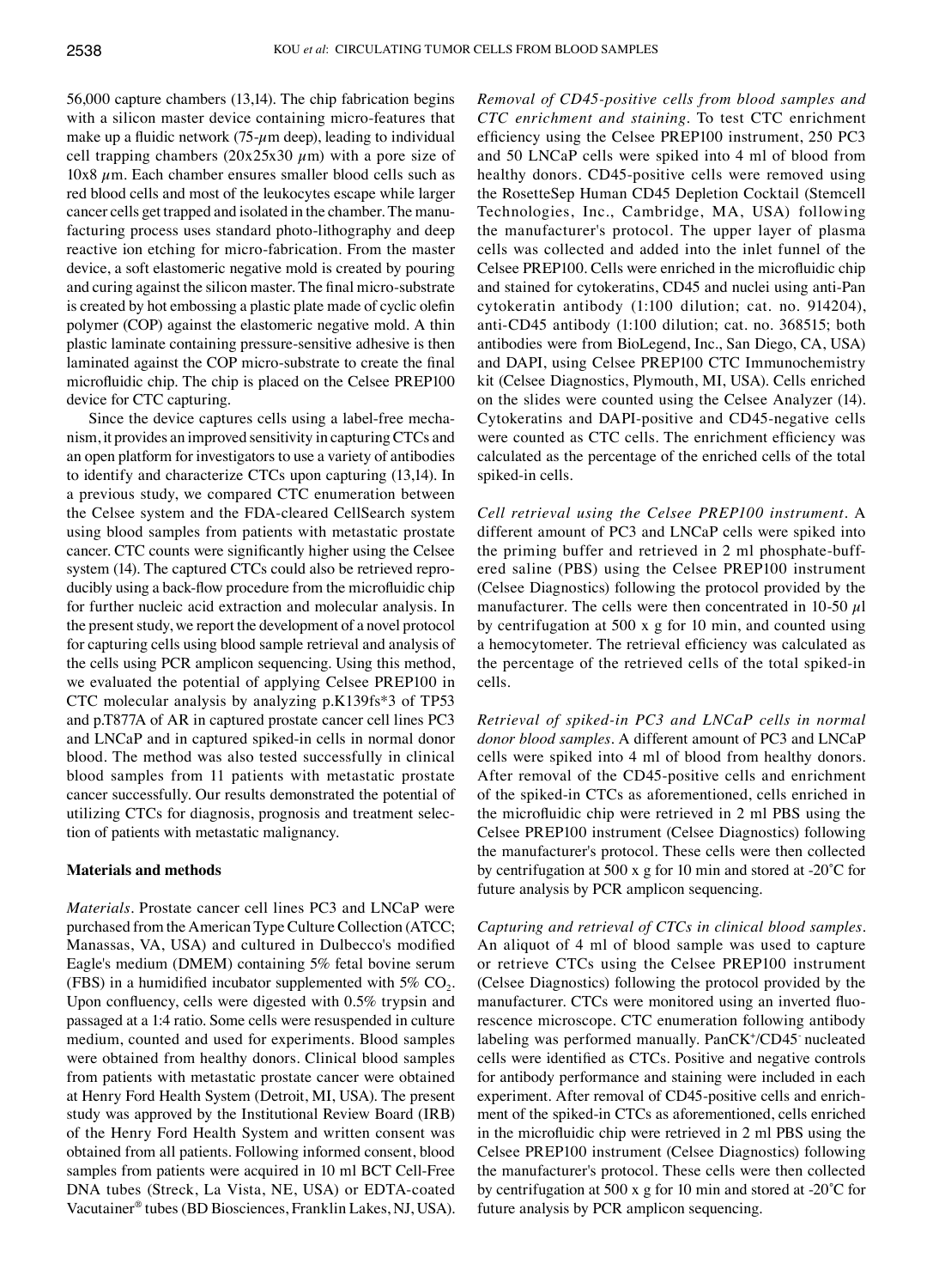|  |  | Table I. Primer sequences used for amplification of fragments containing mutations of interest. |  |  |  |  |  |  |  |
|--|--|-------------------------------------------------------------------------------------------------|--|--|--|--|--|--|--|
|--|--|-------------------------------------------------------------------------------------------------|--|--|--|--|--|--|--|

| Mutation             | p.K139fs*3                  | p.T877A               |
|----------------------|-----------------------------|-----------------------|
| Forward outer primer | CTGAGTGACAGAGCAAGACCCTAT    | AAAATCAGAGGTTGGGGAAGA |
| Reverse outer primer | AGTGTTTCTGTCATCCAAATACTCC   | ACAACTTGACACTGGGCCATA |
| Forward inner primer | GTTTCTTTGCTGCCGTCTTC        | CACCTCCTTGTCAACCCTGT  |
| Reverse inner primer | <b>ACACGCAAATTTCCTTCCAC</b> | TGGGAAGCAAAGTCTGAAGG  |

Table II. Primer sequences used for amplification of fragments containing mutations of interest in clinical blood samples.

| Mutation             | p.T877A               |  |  |  |
|----------------------|-----------------------|--|--|--|
| Forward outer primer | AAAATCAGAGGTTGGGGAAGA |  |  |  |
| Reverse outer primer | ACAACTTGACACTGGGCCATA |  |  |  |
| Forward inner primer | CACCTCCTTGTCAACCCTGT  |  |  |  |
| Reverse inner primer | TGGGAAGCAAAGTCTGAAGG  |  |  |  |
| Forward inner primer | AGATTGCGAGAGAGCTGCAT  |  |  |  |
| Reverse inner primer | TGCCATGGGAGGGTTAGATA  |  |  |  |

*PCR amplicon sequencing.* Mutations p.K139fs\*3 of TP53 in PC3 and p.T877A of AR in LNCaP cells have been previously reported (15,16). To detect these mutations, nested PCR was employed. Tables I and II lists outer and inner primer sets designed to amplify each of the mutations. The retrieved cells were resuspended in 5  $\mu$ l ddH<sub>2</sub>O and incubated at 4<sup>°</sup>C for 10 min, and used as the template for PCR amplification. The PCR assay was set up in a 20- $\mu$ l reaction containing 10  $\mu$ l KAPA HiFi HotStart Ready Mix (Kapa Biosystems, Inc., Wilmington, MA, USA), 300 nM of each outer primer and 1  $\mu$ l dimethyl sulfoxide (DMSO) at the following cycling conditions: 2 min at 95˚C, followed in turn by 3 cycles of 20 sec at 98˚C, 20 sec at 64˚C and 30 sec at 72˚C, 3 cycles of 20 sec at 98˚C, 20 sec at 61˚C and 30 sec at 72˚C, 3 cycles of 20 sec at 98˚C, 20 sec at 58˚C and 30 sec at 72˚C, 35 cycles of 20 sec at 98˚C, 20 sec at 57˚C and 30 sec at 72˚C and 10 min at 72˚C. One microliter of amplified PCR products with the outer primer set was used as the template for the PCR reaction using the inner primer set under the same conditions. The final PCR products were examined on 1% agarose gel and subjected to Sanger sequencing using the inner primers after purification.

### **Results**

*Mutation detection in PC3 and LNCaP cell lines.* PC3 and LNCaP cell lines are established prostate cancer cells and have been widely used in studies on prostate cancer. It has been reported that PC3 cells possess a deletion in the TP53 gene, p.K139fs\*3 and LNCaP possess a missense A to G mutation in the AR gene, p.T887A mutation (15,16). To detect these mutations, we designed primers (Table I) targeting the mutations, performed nested PCR and subsequently sequenced the amplicons by Sanger sequencing. To detect the p.T877A mutation



Figure 1. Nested PCR amplification of the TP53 gene from PC3 cells and the androgen receptor gene from LNCaP cells. (A) Electrophoresis gel imaging of nested PCR amplicons from 0, 28, 280, 400, 800 and 1,200 PC3 cells. (B) Electrophoresis gel imaging of nested PCR amplicons from 0, 5, 10, 20, 25, 100 and 200 LNCaP cells.

of the AR gene in the blood samples of patients, a second set of inner primers were used to improve the sensitivity of the assay (Table II). Fig. 1 reveals the PCR products and Fig. 2 reveals the Sanger sequencing results. The p.K139fs\*3 and p.T887A mutations were successfully detected from 28-1,200 PC3 cells, and 10-200 LNCaP cells, respectively.

*Cell retrieval efficiency using Celsee PREP100.* We next tested CTC enrichment efficiency of the Celsee PREP100 by inputting a total of 110, 220, 330, 440, 550, 880 and 1,100 PC3 cells, and 60, 300, 600, 900, 1,200 and 1,500 LNCaP cells, respectively. The results are shown in Table III. Overall, the efficiency for cell retrieval was  $\sim70\%$  with a range from 40 to 121% for PC3 and LNCaP cells. The observation that some of the cell recovery rates were >100% was due to the variation of cell counts by hemocytometer at low cell numbers.

*CTC enrichment and retrieval efficiencies using spiked‑in cells in normal donor blood samples.* To test the enrichment and retrieval efficiencies of CTC in blood samples, we spiked PC3 and LNCaP into 4 ml of whole blood samples from healthy donors and stained the enriched cells for cytokeratins, CD45 and nuclei. Fig. 3 reveals typical images of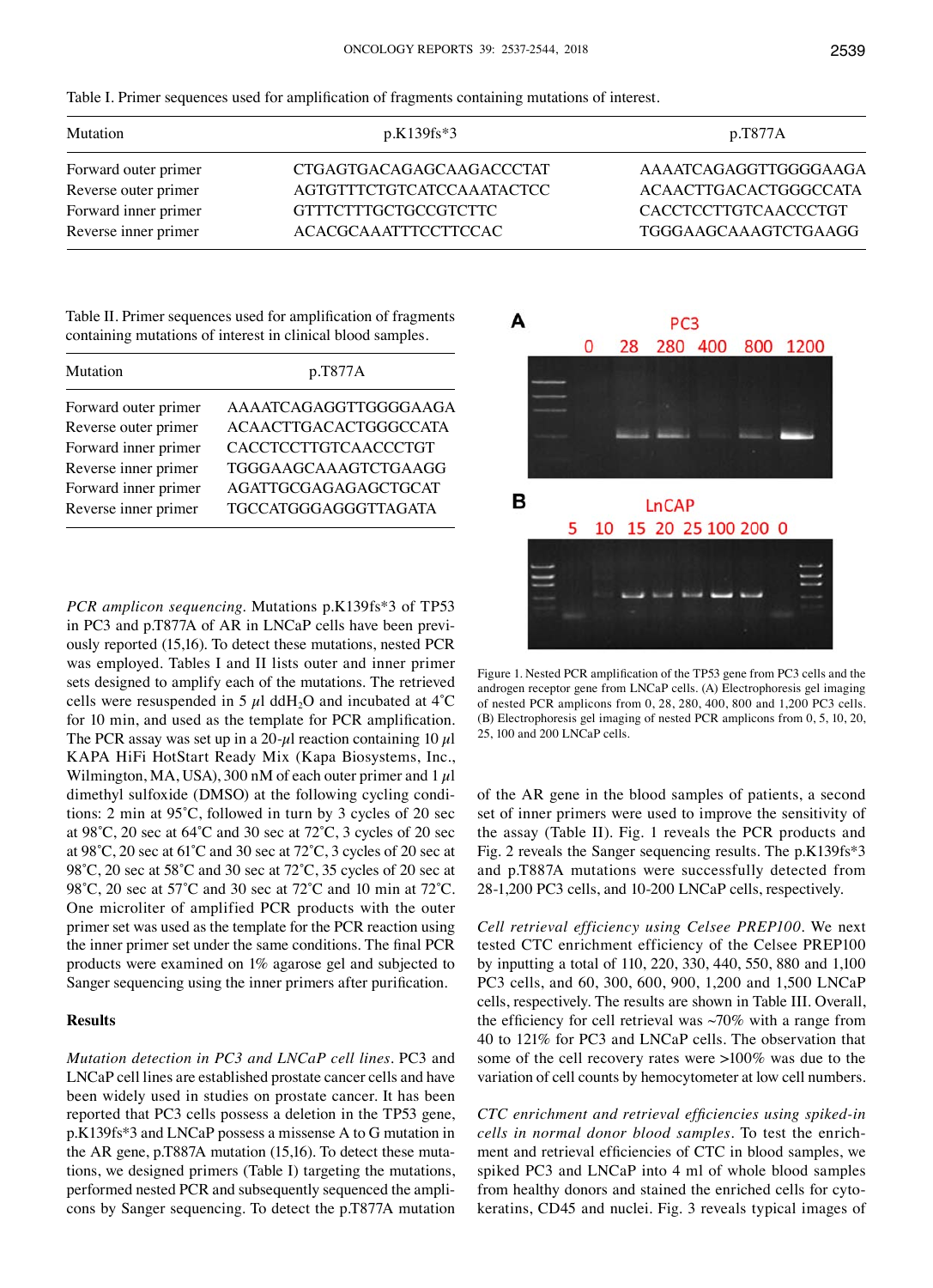

Figure 2. Sanger sequencing results of the nested PCR amplicons from PC3 and LNCaP cells. (A) Sequencing results of TP53 from control gDNA (upper panel) and PC3 cells (lower panel), revealing a deletion in TP53 from PC3 cells. (B) Sequencing results of AR from control gDNA (upper panel) and LNCaP cells (lower panel), revealing a missense mutation in AR from LNCaP cells.



Figure 3. Representative images of the enriched cells using Celsee PREP100. Green, red and blue signals indicate cytokeratins and DAPI-positive, CD45-negative and nuclei, respectively. (A) Images from individual channels. (B) Composite images from all 3 channels revealing differential staining of CTCs (green) and leukocytes (red). It also revealed that circulating tumor cells (CTCs) are captured as a single cell, double cells and cell clusters.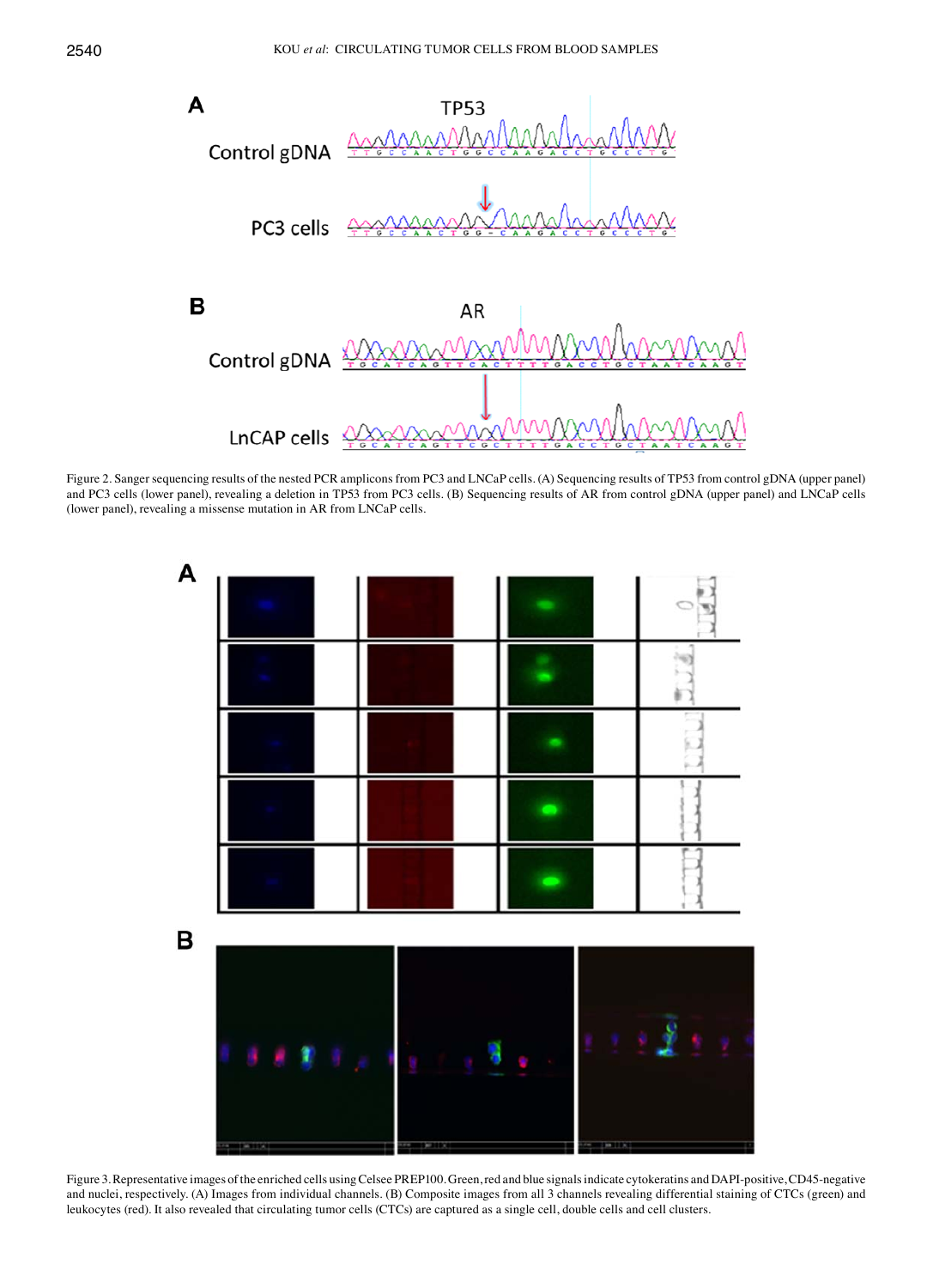| Total input PC3 (no. of cells)   | 110 | 220 | 330 | 440 | 550   | 880   | 1,100 |
|----------------------------------|-----|-----|-----|-----|-------|-------|-------|
| Retrieved PC3 (no. of cells)     | 128 | 150 | 208 | 531 | 360   | 368   | 750   |
| Recovery rate $(\%)$             | 116 | 68  | 63  | 121 | 65    | 42    | 68    |
| Total input LNCaP (no. of cells) | 60  | 300 | 600 | 900 | 1.200 | 1.200 | 1,500 |
| Retrieved LNCaP (no. of cells)   | 58  | 250 | 618 | 605 | 1.233 | 810   | 600   |
| Recovery rate $(\% )$            | 96  | 83  | 103 | 67  | 103   | 68    | 40    |
| CTCs, circulating tumor cells.   |     |     |     |     |       |       |       |

Table III. Efficiency of CTC retrieval using Celsee PREP100.

Table IV. Efficiency of CTC enrichment from blood samples using Celsee PREP100.

| Cell types                        | PC3    | <b>LNCaP</b> |
|-----------------------------------|--------|--------------|
| No. of spiked-in CTC              | 250    | 50           |
| No. of total captured cells       | 240    | 146          |
| No. of captured CTC cells         | 96     | 37           |
| No. of background cells           | 144    | 109          |
| CTC recovery rate $(\%)$          | 38     | 74           |
| CTCs vs. background cells (ratio) | 1:1.50 | 1:2.90       |
| CTCs, circulating tumor cells.    |        |              |

the enriched cells in the microfluidic chip, where cytokeratins and DAPI-positive (green and blue) and CD45-negative cells were considered as CTC cells. The results (Table IV) reveals that  $\sim$ 40% of 250 spiked-in PC3 cells and 74% of 50 spiked-in LNCaP cells were retrieved after enrichment. Furthermore, the enriched PC3 and LNCaP cells accounted for ~40 and 25% of the total retrieved cells and the ratio of captured CTCs to the background cells reached 1:1.5 for PC3 and 1:2.9 for LNCaP cells, suggesting that the removal of blood cells by the Celsee PREP100 was nearly complete and the level of remaining leukocytes in the enriched sample was very low.

*CTC enrichment and retrieval using clinical blood samples.*  To test the enrichment and retrieval efficiencies of CTC the blood samples of patients, we stained the enriched cells for cytokeratins, CD45 and nuclei. Fig. 3 reveals typical images of the enriched cells in the microfluidic chip, where cytokeratins and DAPI-positive (green and blue) and CD45-negative cells were considered as CTC cells. For the patient samples that had CTCs, we processed another 4 ml of the blood samples and retrieved CTCs for subsequent mutation analysis.

*Mutation analysis.* In order to test whether or not the mutations p.K139fs\*3 of TP53 in PC3 and p.T877A of AR in LNCaP cells could be detected in the enriched cells from blood samples, we spiked 50, 100, 300 and 1,000 PC3 cells, and 25, 50, 100 and 250 LNCaP cells into 4 ml of blood samples, depleted CD45-positive cells, enriched and retrieved the cancer cells using Celsee PREP100. The cells were then





Figure 4. PCR products of the TP53 gene from the enriched PC3 cells from blood and the androgen receptor gene from enriched LNCaP cells from blood. (A) Electrophoresis gel imaging of nested PCR amplicons of the enriched cells from blood samples with spiked-in 50, 200, 300, 1,000 PC3 cells. (B) Electrophoresis of nested PCR amplicons of the enriched cells from blood samples with spiked-in 25, 50, 100 and 250 LNCaP cells.

spun down, resuspended in water and used as templates for PCR amplification and subsequent Sanger sequencing. Fig. 4 reveals the PCR products. Fig. 5 shows the Sanger sequencing results of the PCR amplicons, indicating that both mutations could be successfully detected in the enriched cells. For the CTCs retrieved from 14 clinical blood samples, we successfully performed the mutation analysis of p.T877A. The AR mutation (heterozygous mutation) was identified in the 1 sample (CTC 37) tested (Fig. 6) and all other samples were negative for this mutation. Sixty‑three CTCs were identified in sample CTC 37.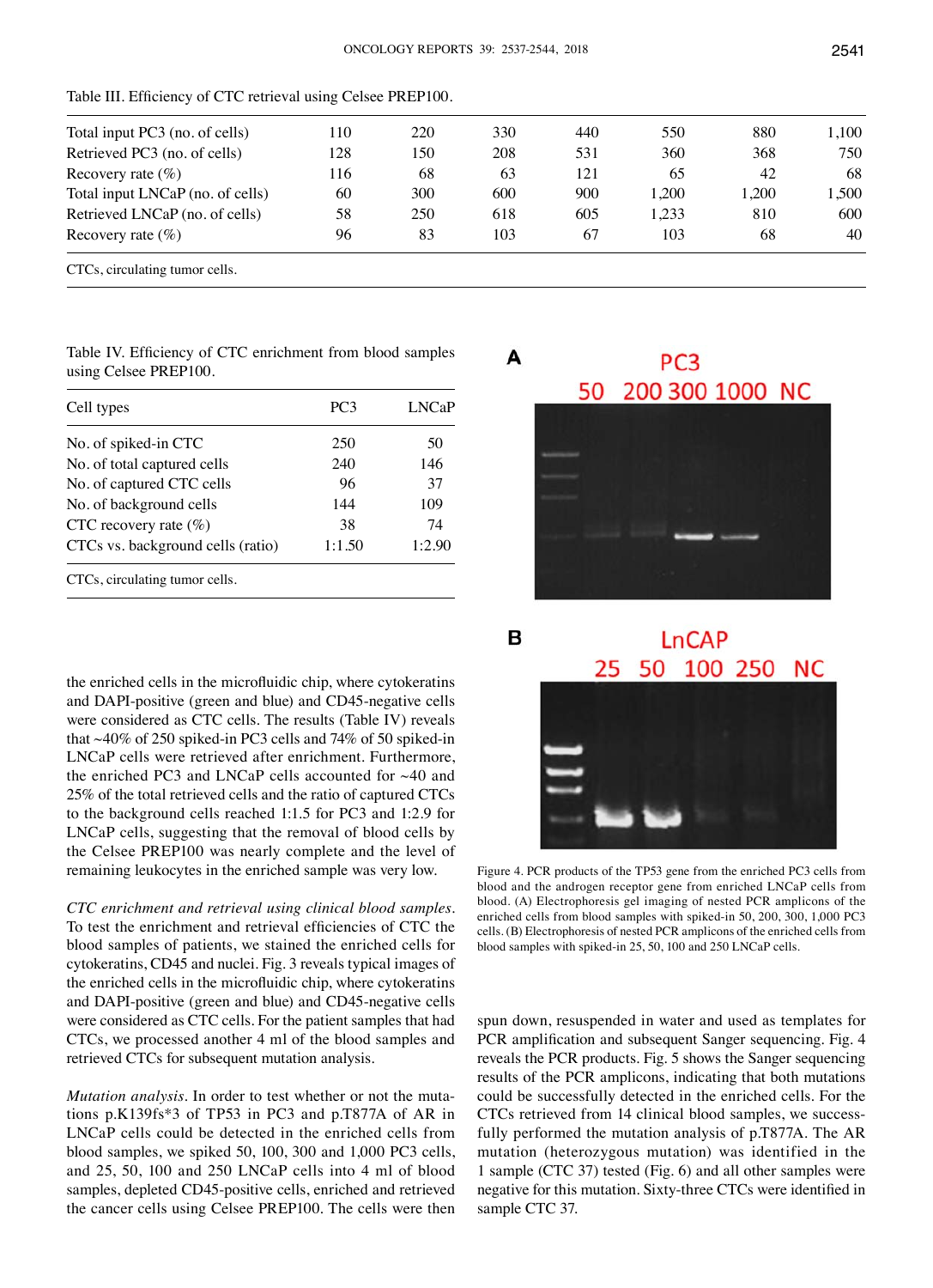

Figure 5. Sanger sequencing results of PCR amplicons of the TP53 and androgen receptor genes of the enriched PC3 and LNCaP cells from blood. (A) The upper panel is the sequencing result from the control gDNA and the lower panel is the representative sequencing result of nested PCR amplicons of the enriched PC3 cells. (B) The representative Sanger sequencing result of nested PCR amplicons of the enriched LNCaP cells. Arrows indicate the mutations.



Figure 6. Sanger sequencing results of PCR amplicons of the androgen receptor gene of the enriched patient blood samples. The panel is the representative sequencing result of nested PCR amplicons of the patient blood samples (CTC 31 to CTC 41). Sample (CTC 37) carries a heterozygous AR mutation in its circulating tumor cells (CTCs).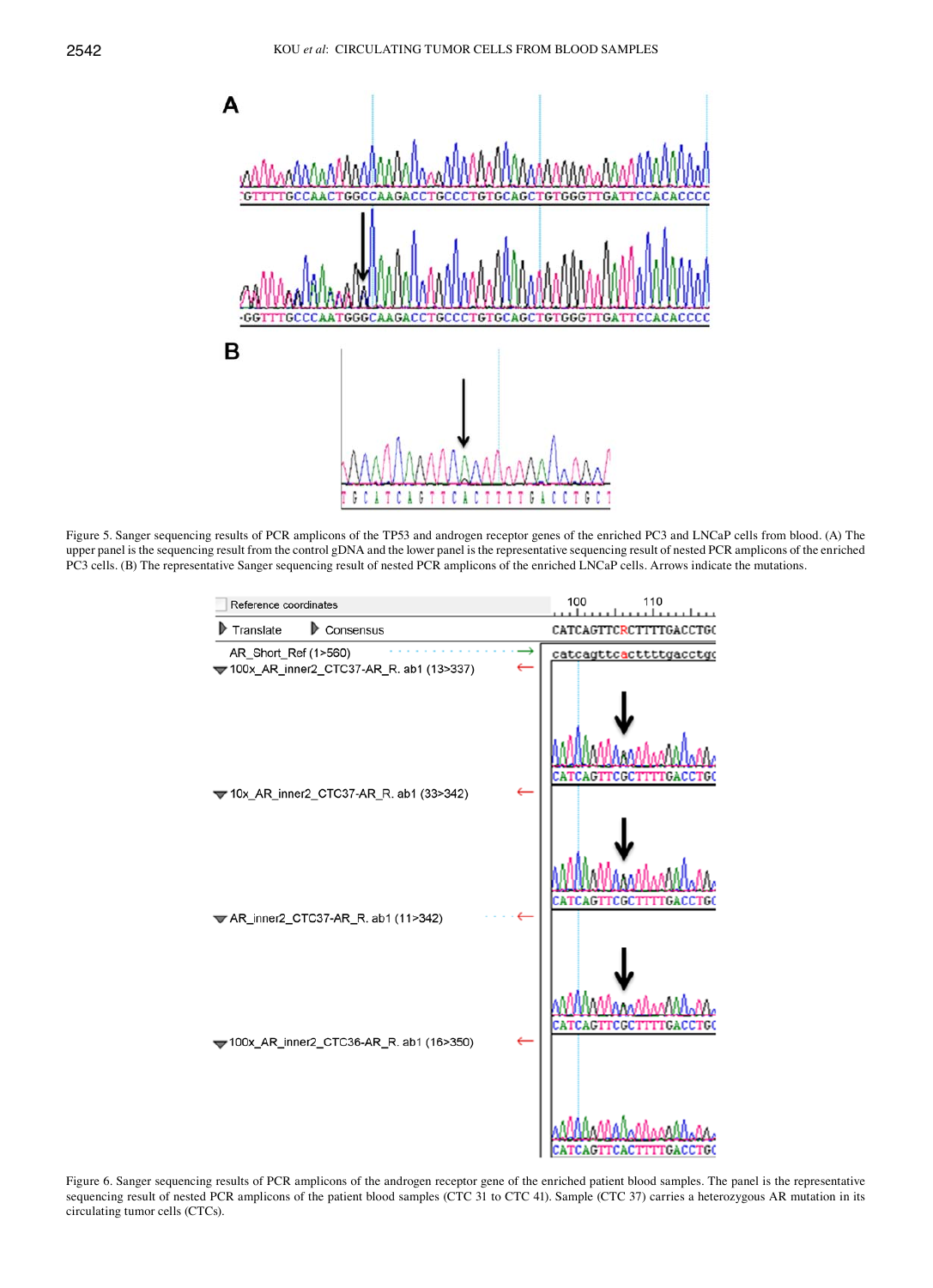#### **Discussion**

Molecular characterization of CTCs has been hindered by low sensitivity and a high level of background leukocytes of currently available CTC enrichment technologies. We demonstrated that CTCs can be readily captured and further characterized with molecular markers using a simple device, Celsee PREP100. The protocol we report in the present study enriches and retrieves CTCs from blood samples based on the fact that tumor cells are larger and less deformable than normal blood cells. To evaluate the performance on cell enrichment and retrieval, we prepared prostate cancer cell lines PC3 and LNCaP and analyzed the captured cells by PCR amplicon sequencing. We were able to recover an average of 79% (ranging from 40 to 100%) of 110-1,100 PC3 cells, and 60-1,500 LNCaP cells and detect the p.K139fs\*3 deletion of TP53 in PC3 cells and the p.T877A mutation of AR in LNCaP cells. We also tested these two types of cells spiked into normal donor blood samples, captured and retrieved the cells and analyzed the retrieved cells by PCR amplicon sequencing. We were able to capture  $~40\%$  of PC3 cells and 74% of LNCaP cells with the ratio of captured CTCs to the background leukocytes reaching 1:1.5 for PC3 and 1:2.9 for LNCaP cells. The p.K139fs\*3 deletion and the p.T877A mutation were detected in the captured spiked-in PC3 and LNCaP cells, respectively. The method was also tested successfully in clinical blood samples from patients with metastatic prostate cancer. Our results demonstrated the potential of CTC molecular characterization for the diagnosis, prognosis and treatment selection of patients with metastatic malignancy.

The unique design of the microfluidic chip and Celsee PREP100 allows separation of CTCs from the background leukocytes and retrieval of the captured CTCs in a simple fashion. The variability observed on the recovery rate of cell retrieval is mainly due to the nature of the manual operation of the protocol. For example, the pressure and speed of manual pausing and pumping to retrieve the captured cells could vary from experiment to experiment and operator to operator. The variable number of background leukocytes could come from different healthy donors of the blood samples. To improve the purity of captured cells and the consistency of the protocol performance, we are developing an automated pump that can be connected to the Celsee PREP100 to retrieve captured cells from the microfluidic chip for PCR and sequencing analyses.

Enrichment of circulating cells can enable a number of downstream molecular applications. In addition to Sanger sequencing analysis used in our study, RT-PCR and DNA array assays on gene expression profiling, as well as NGS analysis on several DNA and RNA based genomic applications have been explored with enriched CTCs. Fluorescence *in situ* hybridization (FISH) assay on CTCs has also been demonstrated for determining gene amplification and aberrant copy number changes in cancer cells. Molecular profiling of CTCs could produce insightful information towards understanding the heterogeneity and the complexity of cancer and shed further light on the mechanisms of tumor metastasis, thus delineating tumor cells that are relevant to prognosis and therapy choice. With improvements on automation and standardization, enrichment and characterization of CTCs could overcome the technical limitations of low sensitivity and high background leukocytes and become a routine diagnostic tool in clinical use.

#### **Acknowledgements**

The authors thank all the supporting staff in the hematology/ oncology clinic, Henry Ford Health System for their support in collection of the patient blood samples.

#### **Funding**

The present study was supported in part by the pilot project funding from the Henry Ford Health System Research Administration.

#### **Availability of data and materials**

The datasets used during the present study are available from the corresponding author upon reasonable request.

#### **Authors' contributions**

RK, CH, NP, CL and YW conceived and designed the study. RK, JZ, PG, SC and WC performed the experiments. CH recruited and obtained consent from patients. RK, NP, CL and YW wrote the manuscript. RK, NP, CL and YW reviewed and edited the manuscript. All authors read and approved the manuscript and agree to be accounTable for all aspects of the research in ensuring that the accuracy or integrity of any part of the work are appropriately investigated and resolved.

#### **Ethics approval and consent to participate**

All experimental protocols were approved by the Institutional Review Board of the Henry Ford Health System.

#### **Consent for publication**

Not applicable.

#### **Competing interests**

The authors decalre that they have no competing interests.

#### **References**

- 1. Pantel K and Alix-Panabières C: Circulating tumor cells in cancer patients: Challenges and perspectives. Trends Mol Med 16: 398-406, 2010.
- 2. Maheswaran S and Haber DA: Circulating tumor cells: A window into cancer biology and metastasis. Curr Opin Genet Dev 20: 96-99, 2010.
- 3. Cristofanilli M, Budd GT, Ellis MJ, Stopeck A, Matera J, Miller MC, Reuben JM, Doyle GV, Allard WJ, Terstappen LW, *et al*: Circulating tumor cells, disease progression, and survival in metastatic breast cancer. N Engl J Med 351: 781-791, 2004.
- 4. Punnoose EA, Atwal SK, Spoerke JM, Savage H, Pandita A, Yeh RF, Pirzkall A, Fine BM, Amler LC, Chen DS and Lackner MR: Molecular biomarker analyses using circulating tumor cells. PLoS One 5: e12571, 2010.